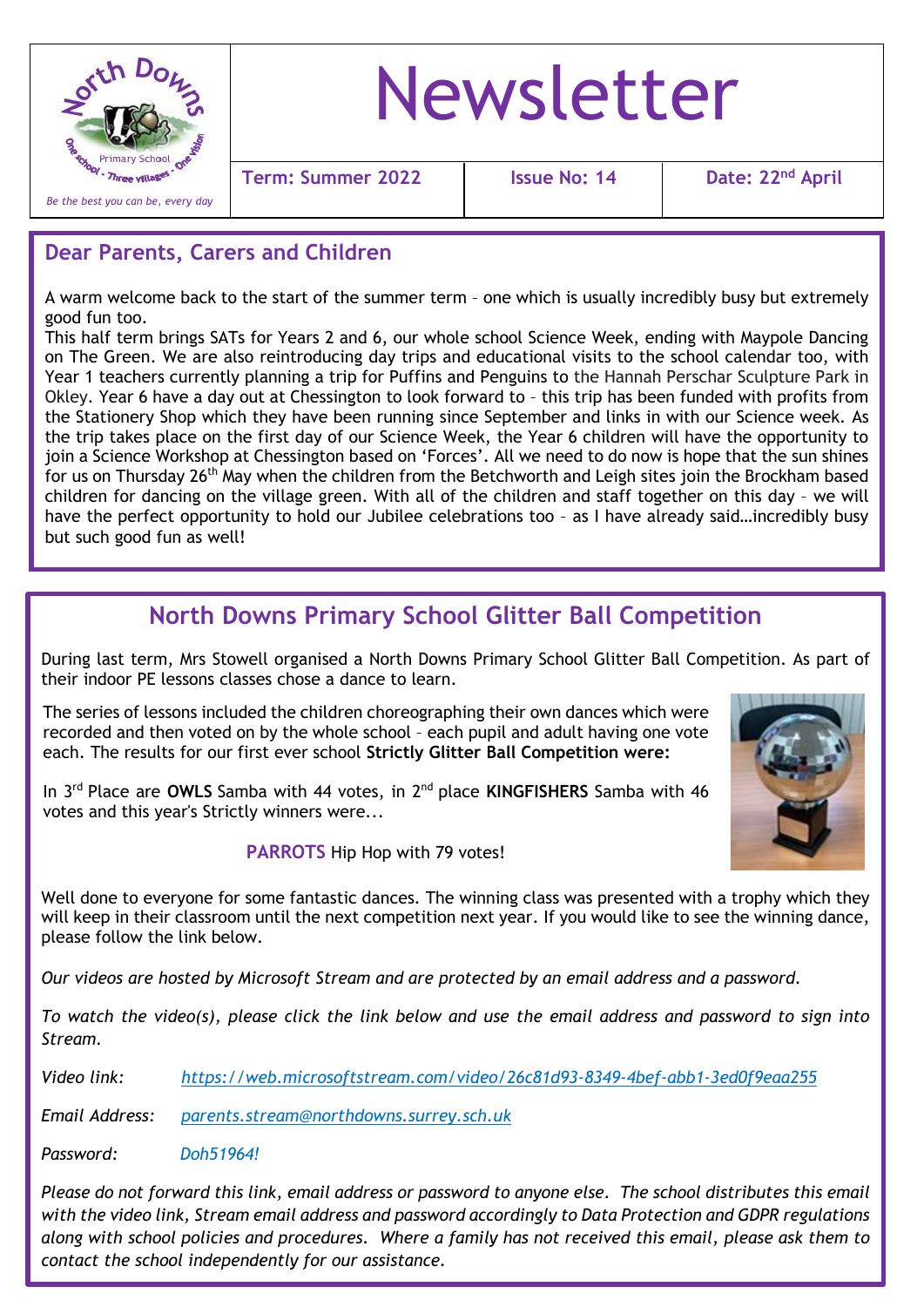

## **Brockham Community Garden at North Downs School**

As I am sure many of you will be aware, we have, for some time now, been looking at creating a Sensory Garden at our Brockham site. This plan has been to create this at in the gated grassed area at the front of the school, adjacent to the school hall and Wheelers Lane.

Mrs Ottaway, Ms Marshall-Bailey and our KUW Team have worked hard to bring this idea to fruition. Now we have been incredibly fortunate to have been offered the help and support of Sorbus Learning, which is a small not-for-profit community interest company based in Brockham that seeks to lead change for local communities by nurturing skills needed to create, restore, maintain and improve places for wildlife and people. They have been helping the Parish Council by sharing ideas about ecology, conservation and wildlife gardening.

As spring is bursting in our gardens and green spaces, we have exciting news to share. They have been awarded a grant by Surrey Downs Better Care Fund to help create a community garden for us. This is a year-long project to design, build and plant a garden that will provide social, educational, physical, mental and emotional well-being benefits for our community. The proposal is to create three gardens in one with a sensory garden for contemplation and quiet relaxation; an allotment garden for growing vegetables and herbs; and finally a natural garden that will provide a green place for wildlife.

Fundamental to the funding agreement with Surrey County Council is that as project leaders, they will work with sole traders, small businesses and volunteers from the local community. Sorbus have identified local contractors to lay the paving and other hard landscaping, as well as help to build innovative screens, fences, benches and other structures using reclaimed timber.

In addition, the team at Hope Nursery are going to help grow wildflowers for the garden, which will be vital for attracting a wide variety of wildlife and insects to the finished garden. **So how can you help?** We are looking for volunteers to get involved by collecting or growing flowering shrubs, herbs and perennial plants that they are willing to donate to the garden. For more information please follow the link on our school website.

<https://www.northdowns.surrey.sch.uk/page/?title=Community+Garden&pid=662>



### **News from FONDS**

Thank you so much for all of your wonderful book donations.

**Don't forget our 'Books 4 Books' Sales at each of the school sites after school on Thursday 28th April.** 

*All money raised will go towards new class readers*